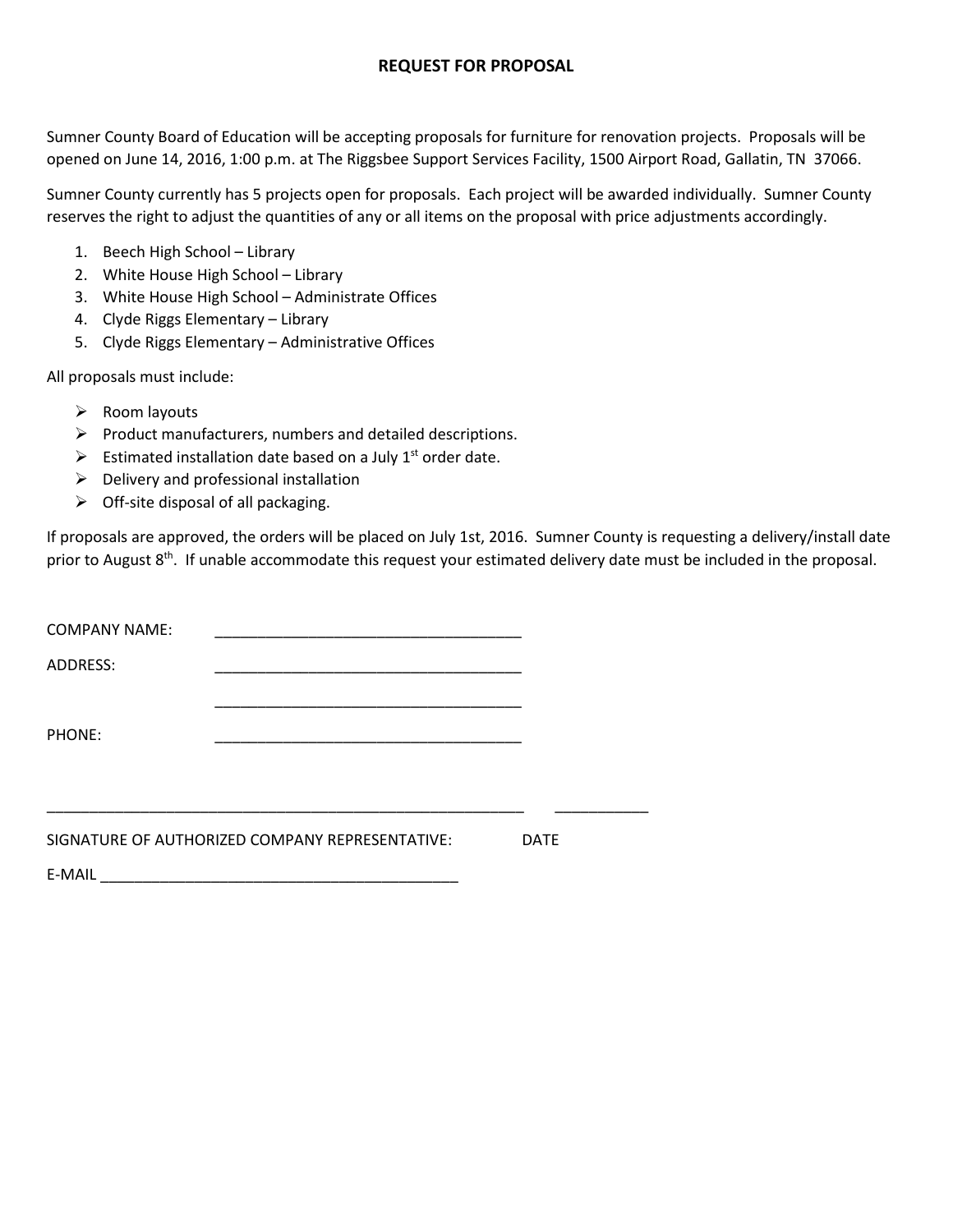## **BEECH HIGH LIBRARY**

PROPOSAL TOTAL \$\_\_\_\_\_\_\_\_\_\_\_\_\_\_\_\_\_\_\_\_\_\_

ESTIMATED DELIVERY/INSTALLATION \_\_\_\_\_\_\_\_\_\_\_\_\_\_\_\_\_\_\_\_\_\_\_

- 1. Shelving
	- a. Perimeter Shelving Library and Viewing Room –to be equal to or better than **Media Technologies – Bookmark Series** – see layout for shelving overview.
	- b. Mobile Shelving to be equal to or better than **Media Technologies - Drift Curved Mobile Shelving** 48"H x 18"D x 72"W.
- 2. Circulation Area
	- a. Circulation Desk equal to or better than Media Technologies custom as per drawing, with custom logo, hardwired for 2 work stations, book drop and truck; see drawing.
	- b. Office Chairs Qty. 2 Equal to or better than HON Ignition Work Mid-back, Grade II upholstery.
- 3. Workroom
	- a. Tables– Qty 2. to be equal to or better than Media Technologies Rectangle Malibu Tables with "VW" edge.
	- b. Seating Qty. 8 equal to or better than Artco Bell Discover Chair with casters Size 18+.
- 4. Café Area Bar height tables and stools.
	- a. Tables Qty. 3 to be equal to or better than Artco Bell –36" round top with 42" fixed height pedestal base.
	- b. Stools Qty. 12 to be equal to or better than Artco Bell Alphabet Stool, 30" fixed height, Poly Shell
- 5. Library Tables and Seating
	- a. Tables– to be equal to or better than Media Technologies Malibu Tables with "VW" edge.
		- i. Square Qty. 5
		- ii. Rectangle Qty. 4
	- b. Seating Qty. 40 to be equal to or better than Community Avalon 203A w/ custom 6"x6" laser engraving back imprint logo.
- 6. Student Interactive Area
	- a. Tables Qty. 2 to be equal to or better than Media Technologies Downtown Interactive Tables 42" height – with hardwired power ports for charging.
	- b. Seating Seating Qty. 8 to be equal to or better than Community Avalon 208A, 30" fixed height, with custom 6"x6" laser engraving back imprint logo.
- 7. Lounge Areas
	- a. Seating Qty. 9 equal to or better than HON Flock Modular Chair, standard leg, grade IV upholstery.
	- b. Tables Qty. 3 equal to or better than HON Flock 26 Cylinder Table, laminate.
- 8. Computer Lab
	- a. Tables Qty. 15 equal to or better than Artco Bell CFO Computer Table, 30" x 60", with keyboard trey.
	- b. Seating Qty. 30 equal to or better than Artco Bell Discover Chair with casters Size 18+.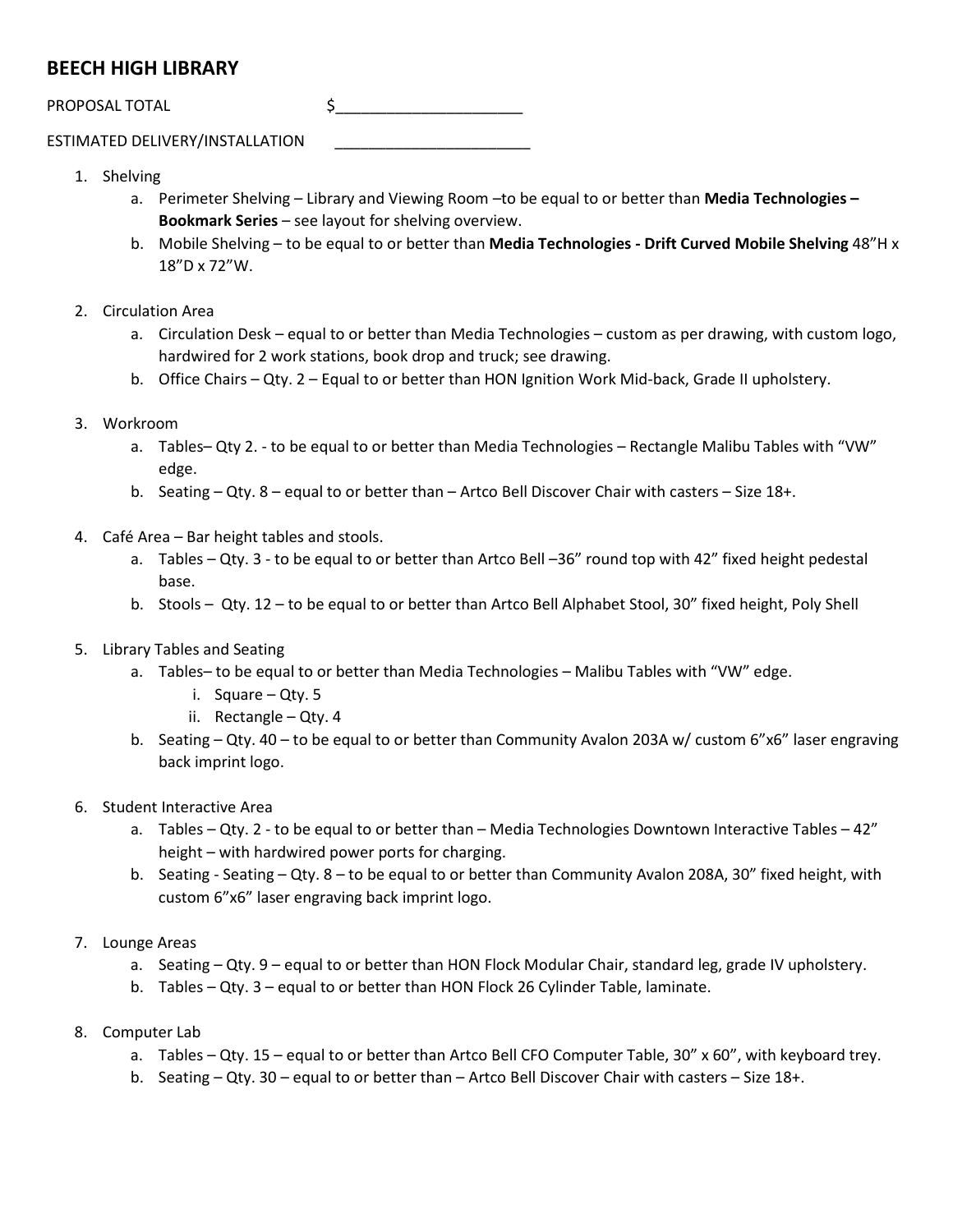## **WHITE HOUSE HIGH LIBRARY**

PROPOSAL TOTAL \$\_\_\_\_\_\_\_\_\_\_\_\_\_\_\_\_\_\_\_\_\_\_

ESTIMATED DELIVERY/INSTALLATION \_\_\_\_\_\_\_\_\_\_\_\_\_\_\_\_\_\_\_\_\_\_\_

- 1. Shelving
	- a. Perimeter & Freestanding Shelving Library and Periodical Storage to be equal to or better than **Media Technologies – Bookmark Series** – see layout for shelving overview.
- 2. Circulation Area
	- a. Office Chairs Qty. 2 Equal to or better than HON Ignition Work Mid-back, Grade II upholstery.
- 3. Workroom
	- a. Tables– Qty. 2 to be equal to or better than Media Technologies Rectangle Malibu Tables with "VW" edge.
	- b. Seating Qty. 8 equal to or better than Artco Bell Discover Chair with casters Size 18+.
- 4. Café Area Bar height tables and stools.
	- a. Tables Qty. 2 to be equal to or better than Artco Bell –36" round top with 42" fixed height pedestal base.
	- b. Stools Qty. 8 to be equal to or better than Artco Bell Alphabet Stool, 30" fixed height, Poly Shell
- 5. Library Tables and Seating
	- a. Tables– Qty. 8 to be equal to or better than Media Technologies Rectangle Malibu Tables with "VW" edge.
	- b. Seating Qty. 40 to be equal to or better than Community Avalon 203A w/ custom 6"x6" laser engraving back imprint logo.
- 6. Student Interactive Area
	- a. Tables Qty. 2 to be equal to or better than Media Technologies Downtown Interactive Tables 42" height – with hardwired power ports for charging.
	- b. Seating Seating Qty. 8 to be equal to or better than Community Avalon 208A, 30" fixed height, with custom 6"x6" laser engraving back imprint logo.
- 7. Lounge Areas
	- a. Seating Qty. 8 equal to or better than HON Flock Modular Chair, standard leg, grade IV upholstery.
	- b. Tables Qty. 2 equal to or better than HON Flock 26 Cylinder Table, laminate.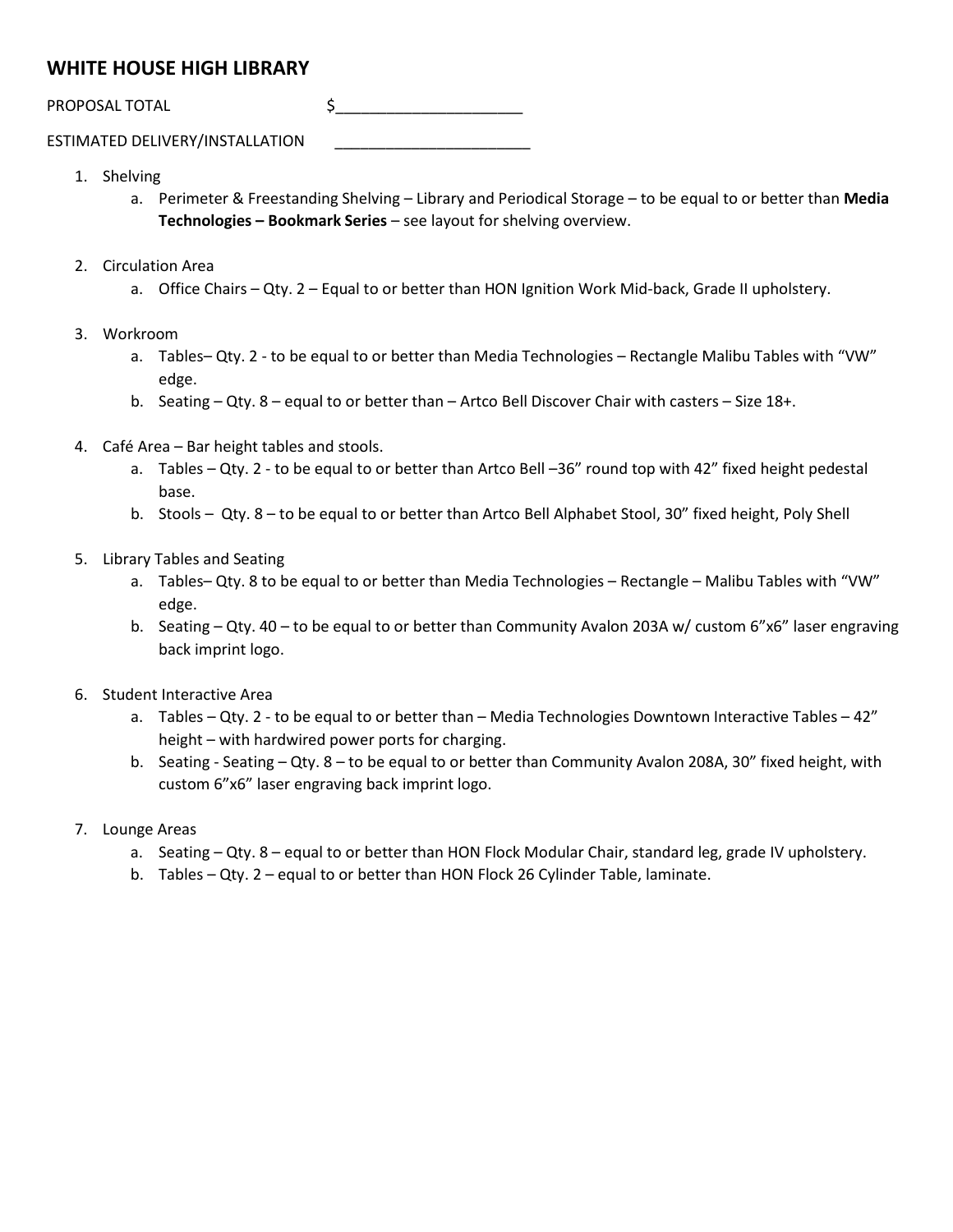## **WHITE HOUSE HIGH ADMINISTRATIVE AREA**

PROPOSAL TOTAL \$\_\_\_\_\_\_\_\_\_\_\_\_\_\_\_\_\_\_\_\_\_\_

ESTIMATED DELIVERY/INSTALLATION \_\_\_\_\_\_\_\_\_\_\_\_\_\_\_\_\_\_\_\_\_\_\_

Proposal must be equal to or better than HON products. Must meet all HON specifications and must be the same style furniture, with the same look.

#### ROOM 1201 – Reception

HON 10500 Series – Colors to be determined

- Qty. Part Numbers
- H105102 Mobile full height pedestal, 15 5/8W x 22 3/4D, BBF
- H105206R 72W x30/42D x 29 ½H Rudder Peninsula RH
- H105908L 42Wx24Dx 29 ½H Return LT, File/File Ped
- HPC180G Park Avenue Modesty Panel for Peninsula, Frosted Nickle
- H1526 Wood Center Drawer 26W x 15 3/8D
- H1706 Articulating Arm w/Keyboard Platform
- HITL1 Ignition Task Low Back; Grade III Upholstery
- HON 4-5 Shelf Bookcase, laminate to match other furniture in the office.

ROOM 1203 – Assistant Principal

HON 10500 Series – Colors to be determined

- Qty. Part Numbers
- H105102 Mobile full height pedestal, 15 5/8W x 22 3/4D, BBF
- H105206R 72W x30/42D x 29 ½H Rudder Peninsula RH
- H10534G 72W x 14 5/8D x 37 1/8H Stack on Storage, Frosted Doors
- H10547R Credenza, Lateral File Right 72W x 24D
- HPC180G Park Avenue Modesty Panel for Peninsula, Frosted Nickle
- H10570 Bridge, 47W x 24D x 29 1/2H
- H105856 Black enclosure for 72W Stack on Storage
- H1526 Wood Center Drawer 26W x 15 3/8D
- H1706 Articulating Arm w/Keyboard Platform
- H90056 Tack board for 72"W Stack on Storage back enclosure
- HH870960 Task light, 60W
- HIEH1 Ignition Executive High Back, Grade III Upholstery
- HIGCL Ignition Guest Chair Four Leg Frame w/Arms, Grade III Upholstery
- HON 4-5 Shelf Bookcase, laminate to match other furniture in the office.

#### Room 1205 – Principal

HON Park Avenue Veneer – Color to be determined

- Qty. Part Numbers
- H1526 Wood Center Drawer 26W x 15 3/8D
- H1706 Articulating Arm w/Keyboard Platform
- H5001 5000 Series Park Avenue Executive High Back w/loop arms, Grade III Upholstery
- H5003 5000 Series Park Avenue Guest Leg Base w/wood arms, Grade III Upholstery
- HPA071D Park Avenue Bow Front w/modesty panel 72W x 36D
- HPA271D Park Avenue Credenza with knee space 72"W x 24D FF
- HPA612X Park Avenue 5-Shelf Bookcase, 36W x 14D x 66H
- HPA Park Avenue Lateral File 36W x 24D, 2 Drawer
- HTVD36 Preside 36" Round Shaped Veneer Top, Tri Oval
- HTVXP36 Preside Veneer Panel X Base for 36" Top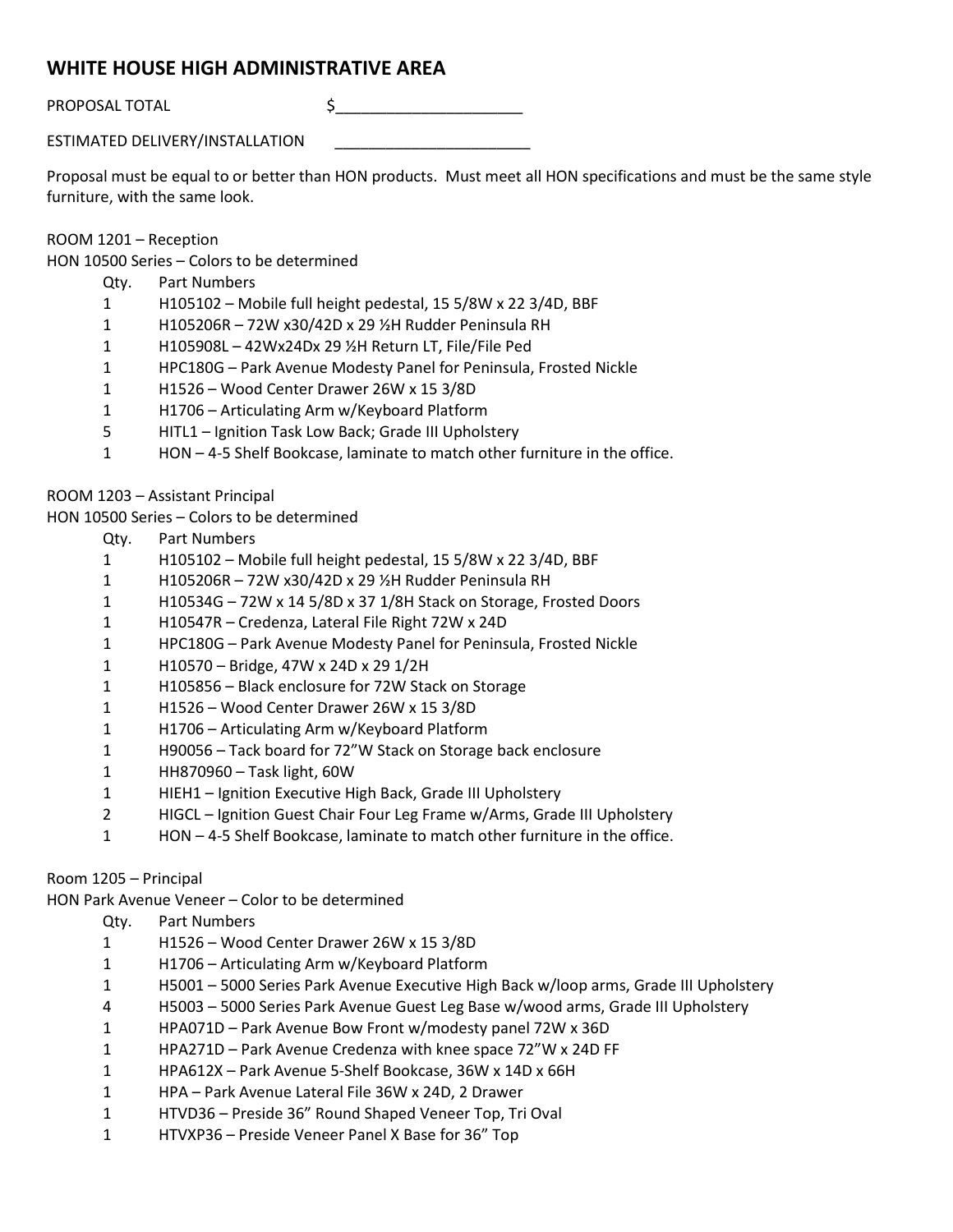#### Room 1206 - Conference

HON – Colors to be determined

- Qty. Part Numbers
- H105493 10500 Series, 72W x 24D x 29 1/2H Credenza w/two storage cabinet
- HITL1 Ignition Task Chair Low Back; Grade III Upholstery
- HTLB48120 Preside 120W x 48D Board Shaped Laminate Top, Tri Oval
- HTLP120 Preside Laminate Panel Base for 120W Table Top
- HON 4-5 Shelf Bookcase, laminate to match other furniture in the office.

Room 1212 – Attendance Clerk

HON 10500 Series – Colors to be determined

- Qty. Part Numbers
- H105102 Mobile full height pedestal, 15 5/8W x 22 3/4D, BBF
- H105206L 72W x30/42D x 29 ½H Rudder Peninsula LH
- H10534G 72W x 14 5/8D x 37 1/8H Stack on Storage, Frosted Doors
- H105856 Black enclosure for 72W Stack on Storage
- H105907R 42W x 24D x 29 1/2H Return Rt, File/File Pedistal
- H1526 Wood Center Drawer 26W x 15 3/8D
- H1706 Articulating Arm w/Keyboard Platform
- H90056 Tack board for 72"W Stack on Storage back enclosure
- HH870960 Task light, 60W
- HIEH1 Ignition Executive High Back, Grade III Upholstery
- HIGCL Ignition Guest Chair Four Leg Frame w/Arms, Grade III Upholstery
- HPC180G Park Avenue Modesty Panel for Peninsula, Frosted Nickle
- HON 4-5 Shelf Bookcase, laminate to match other furniture in the office.

Room 1231 – Bookkeeper

HON 10500 Series – Colors to be determined

- Qty. Part Numbers
- H105102 Mobile full height pedestal, 15 5/8W x 22 3/4D, BBF
- H105206L 72W x30/42D x 29 ½H Rudder Peninsula LH
- H10534G 72W x 14 5/8D x 37 1/8H Stack on Storage, Frosted Doors
- H10547R Credenza, Lateral File Right 72W x 24D
- H10570 Bridge, 47W x 24D x 29 1/2H
- H105856 Black enclosure for 72W Stack on Storage
- H1526 Wood Center Drawer 26W x 15 3/8D
- H1706 Articulating Arm w/Keyboard Platform
- H90056 Tack board for 72"W Stack on Storage back enclosure
- HH870960 Task light, 60W
- HIEH1 Ignition Executive High Back, Grade III Upholstery
- HIGCL Ignition Guest Chair Four Leg Frame w/Arms, Grade III Upholstery
- HPC180G Park Avenue Modesty Panel for Peninsula, Frosted Nickle
- HON 4-5 Shelf Bookcase, laminate to match other furniture in the office.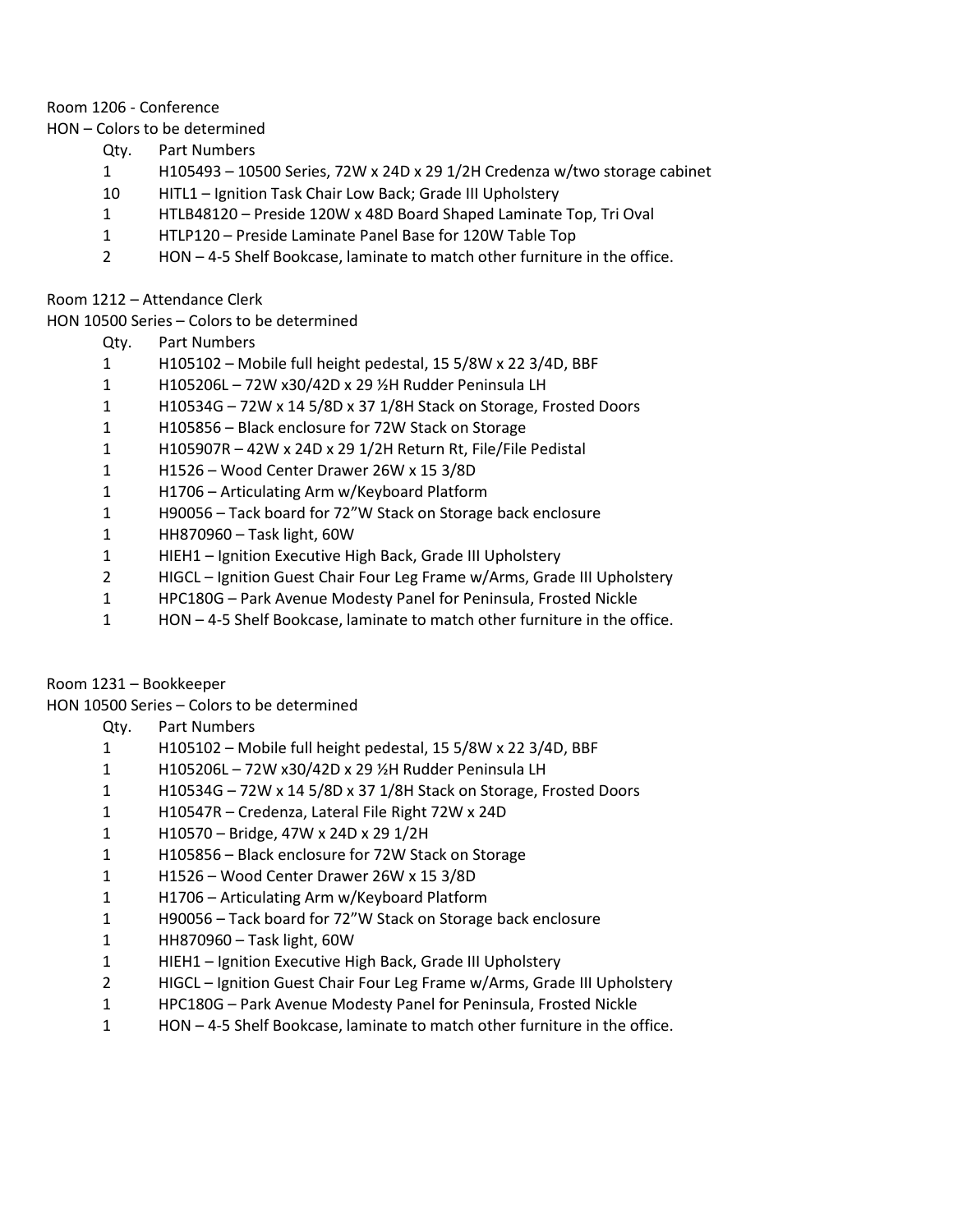## **CLYDE RIGGS ELEMENTARY LIBRARY**

PROPOSAL TOTAL \$\_\_\_\_\_\_\_\_\_\_\_\_\_\_\_\_\_\_\_\_\_\_

ESTIMATED DELIVERY/INSTALLATION \_\_\_\_\_\_\_\_\_\_\_\_\_\_\_\_\_\_\_\_\_\_\_

- 1. Shelving
	- a. Perimeter Shelving Library and Viewing Room –to be equal to or better than **Media Technologies – Bookmark Series** – see layout for shelving overview.
	- b. Mobile Shelving Qty. 2 to be equal to or better than **Media Technologies – Mobile Round House Shelving** 48"H x 30"D x 16"W.
- 2. Circulation Area
	- a. Circulation Desk equal to or better than Media Technologies custom as per drawing, with custom logo, hardwired for 2 work stations, book drop and truck; see drawing.
	- b. Office Chairs Qty. 2 Equal to or better than HON Ignition Work Mid-back, Grade II upholstery.
- 3. Library Tables and Seating
	- a. Tables– Qty. 4 to be equal to or better than Artco Bell Discover Shape Tables Shape table top, flat edge, 3P120, 50mm dual-wheel hard casters.
	- b. Tables– Qty. 4 to be equal to or better than Artco Bell Discover Shape Tables Boomerang shape table top, 30 x 72, flat edge, 50mm dual-wheel hard casters.
	- c. Tables Qty.  $1$  to be equal to or better than Artco Bell Discover Shape Tables Rectangle shape table top, 24 x 48, flat edge, 50mm dual-wheel hard casters.
	- d. Seating Qty. 50 to be equal to or better than Artco Bell Alphabet Series, cantilever, 18", Poly Shell.
- 4. Computer Tables
	- a. Tables Qty. 4 to be equal to or better than Artco Bell Discover Neo Expanse 30 x 54, fixed height, T-leg

#### 5. Reading Area

- a. Equal to or better than Artco Bell FLOT four leg chair Qty. 4
- b. Equal to or better than Artco Bell Alphabet BLOC Seating 14" H Qty. 2
- c. Equal to or better than Artco Bell Alphabet STP Seating Qty. 4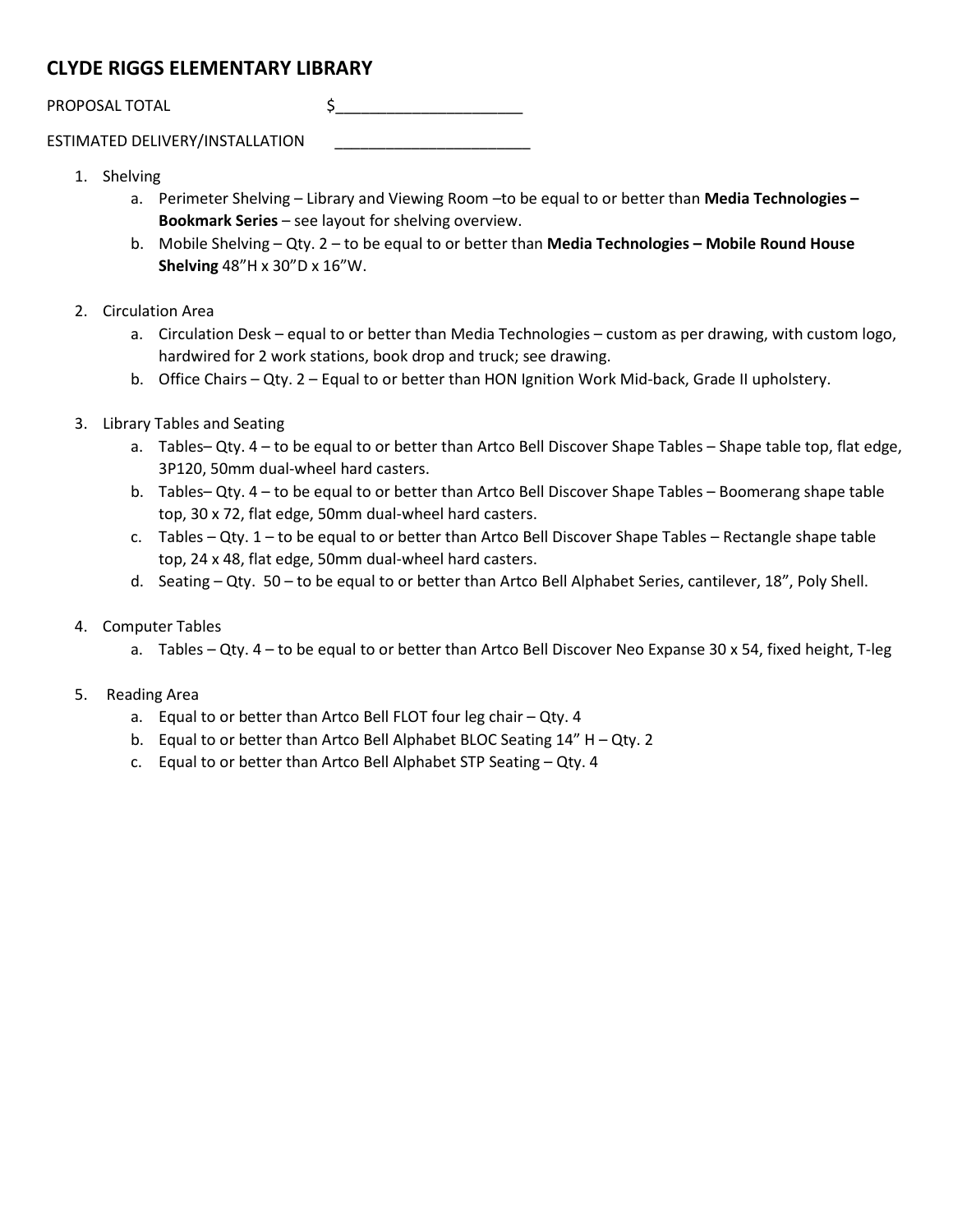## **CLYDE RIGGS ELEMENTARY LIBRARY**

PROPOSAL TOTAL \$\_\_\_\_\_\_\_\_\_\_\_\_\_\_\_\_\_\_\_\_\_\_

ESTIMATED DELIVERY/INSTALLATION \_\_\_\_\_\_\_\_\_\_\_\_\_\_\_\_\_\_\_\_\_\_\_

Proposal must be equal to or better than HON products. Must meet all HON specifications and must be the same style furniture, with the same look.

ROOM – Reception

HON 10500 Series – Colors to be determined

- Qty. Part Numbers
- 2 HITL1 Ignition Task Low Back; Grade III Upholstery
- 4 HIGCL Ignition Guest Chair Four Leg Frame w/Arms, Grade III Upholstery
- Room Principal

HON Park Avenue Veneer – Color to be determined

- Qty. Part Numbers
- 1 H1526 Wood Center Drawer 26W x 15 3/8D
- 1 H1706 Articulating Arm w/Keyboard Platform
- 1 H5001 5000 Series Park Avenue Executive High Back w/loop arms, Grade III Upholstery
- 4 H5003 5000 Series Park Avenue Guest Leg Base w/wood arms, Grade III Upholstery
- 1 HPA Park Avenue Bow Front w/modesty panel 60W x 30D w/ matching credenza w/knee space
- 2 HPA612X Park Avenue 5-Shelf Bookcase, 36W x 14D x 66H
- 1 HPA Park Avenue Lateral File 36W x 24D, 2 Drawer
- 1 HTVD36 Preside 36" Round Shaped Veneer Top, Tri Oval
- 1 HTVXP36 Preside Veneer Panel X Base for 36" Top

Room - Bookkeeper

HON 10500 Series – Colors to be determined

- Qty. Part Numbers
- 1 H105102 Mobile full height pedestal, 15 5/8W x 22 3/4D, BBF
- 1 H105206L 72W x30/42D x 29 ½H Rudder Peninsula LH
- 1 H10534G 72W x 14 5/8D x 37 1/8H Stack on Storage, Frosted Doors
- 1 H105856 Black enclosure for 72W Stack on Storage
- 1 H105907R 42W x 24D x 29 1/2H Return Rt, File/File Pedestal
- 1 H1526 Wood Center Drawer 26W x 15 3/8D
- 1 H1706 Articulating Arm w/Keyboard Platform
- 1 H90056 Tack board for 72"W Stack on Storage back enclosure
- 1 HH870960 Task light, 60W
- 1 HIEH1 Ignition Executive High Back, Grade III Upholstery
- 2 HIGCL Ignition Guest Chair Four Leg Frame w/Arms, Grade III Upholstery
- 1 HPC180G Park Avenue Modesty Panel for Peninsula, Frosted Nickle
- 1 HON 4-5 Shelf Bookcase, laminate to match other furniture in the office.

Room – Conference Room

- HON Colors to be determined
- Qty. Part Numbers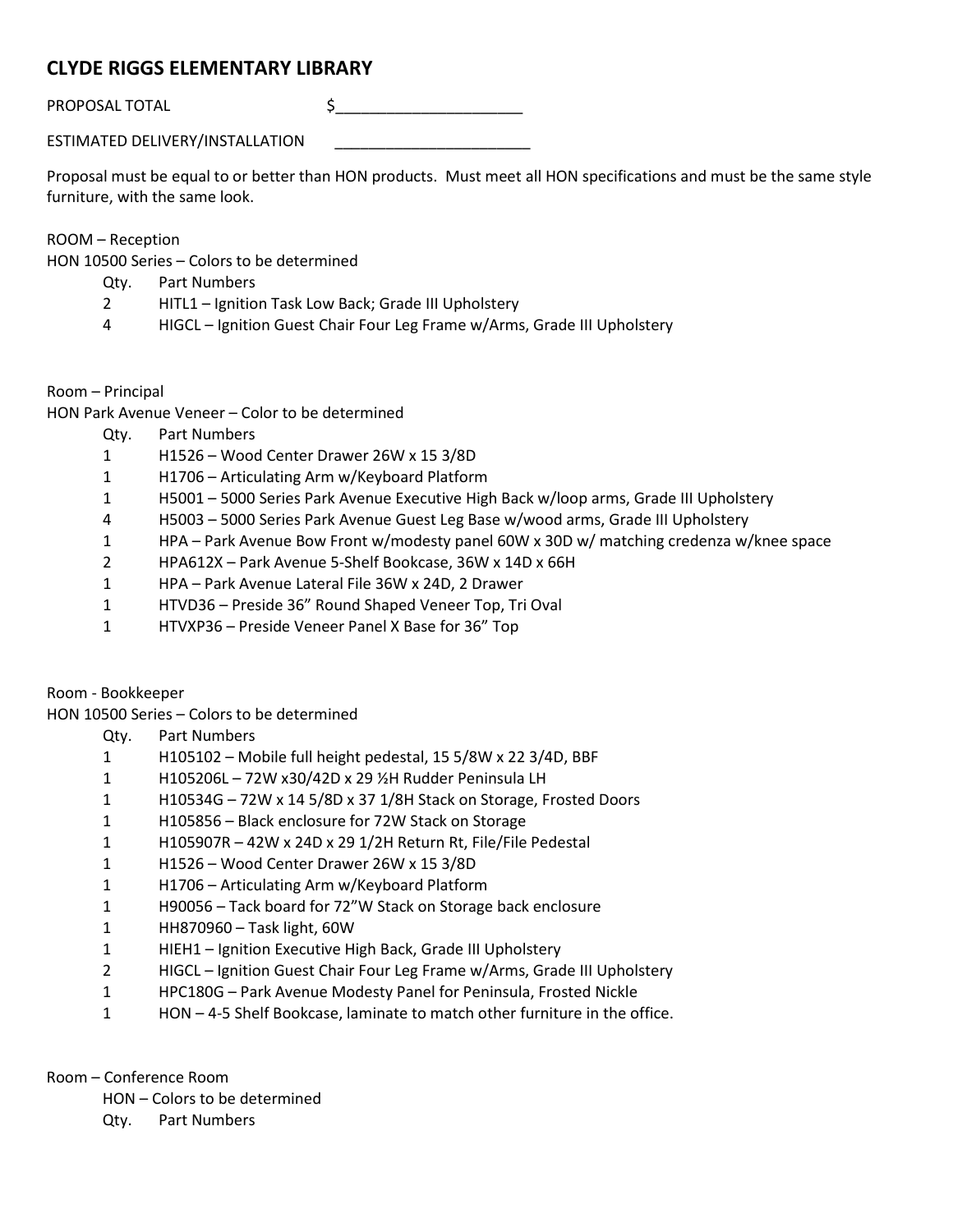- H105493 10500 Series, 72W x 24D x 29 1/2H Credenza w/two storage cabinet
- HITL1 Ignition Task Chair Low Back; Grade III Upholstery
- HTLB48120 Preside 120W x 48D Board Shaped Laminate Top, Tri Oval
- HTLP120 Preside Laminate Panel Base for 120W Table Top
- HON 4-5 Shelf Bookcase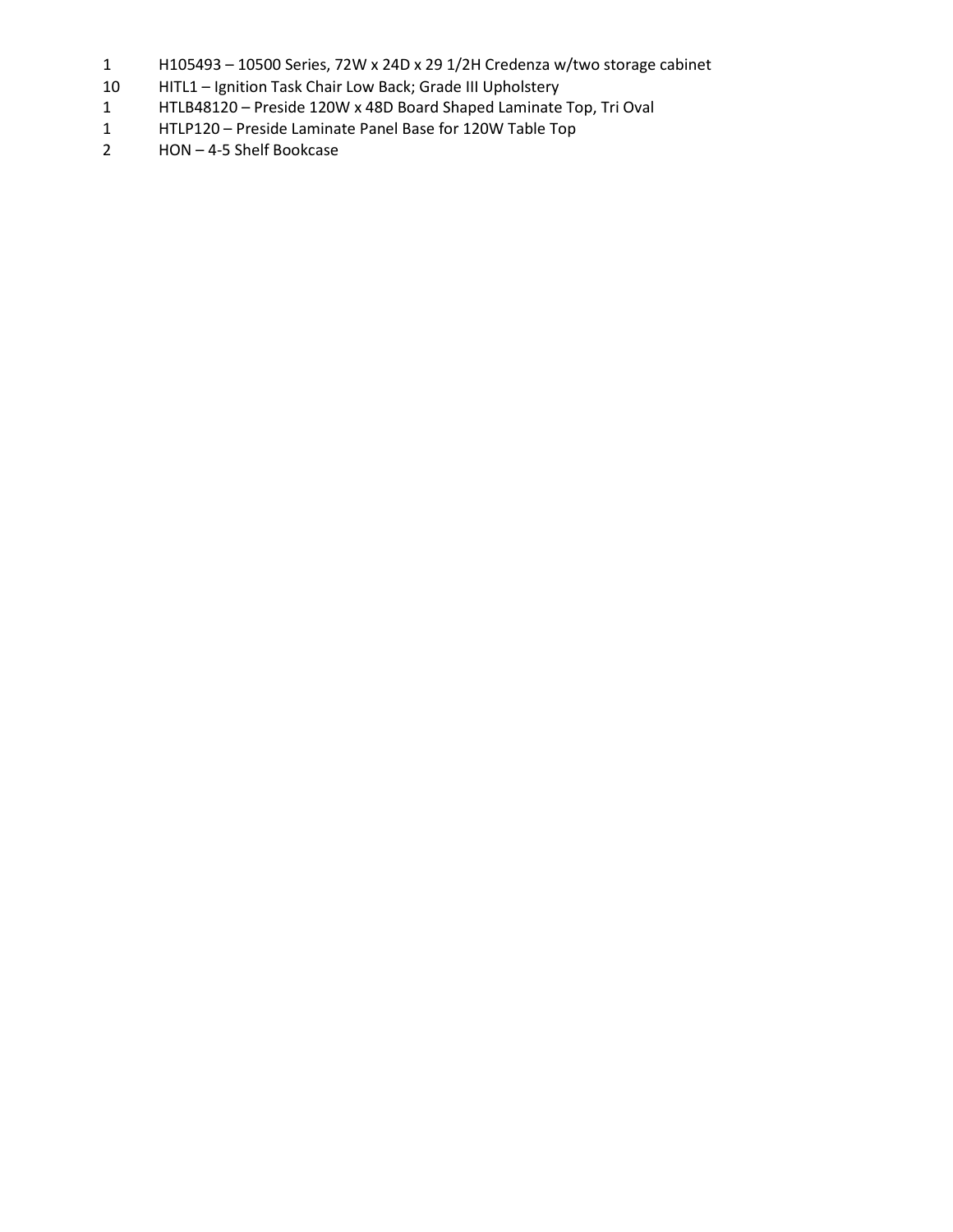## mediatechnologies®

## **BOOKMARK SHELVING SPECIFICATIONS**

#### **MODULAR SHELVING - BOOKMARK General Specifications**

End/Intermediate Panels: All end panels are detailed by product line and are described individually in the "End Panels for Steel Shelving" section of this specification book. All intermediate panels are undetailed 1" nine ply hardwood plywood with premium grade "A" maple veneer on both faces; exposed edges are banded with 1/8" solid maple with edges and corners radiused 1/8". All panels permit shelf adjustment on 32mm increments. Intermediate panels are machined on both faces. Threaded 5/16-18 metal inserts are embedded into the top and the bottom of the starter panels to facilitate attachment of the cornice top and toe assembly. Intermediate panels are machined for through bolts. Note: initial units are specified according to product line; adder units for all wood modular shelving product lines are specified as series 21 and use the same un-detailed intermediate panel.

Cornice Top: The cornice top panel is 3/4" thick engineered wood with select maple veneer face. The front edge is banded with  $1/8$ " solid maple. The cornice rail is  $1" X 2-1/4"$  and is inset  $1/8"$  from the front edge. The cornice top is attached with a 16 gauge steel 'Z' bracket. Laminate tops are also available.

Base Shelf: The base shelf is veneer core 1" nine ply hardwood plywood with premium grade "A" maple veneer; exposed edges are banded with 1/8" solid maple with edges and corners radiused 1/8". It is supported on all four edges by the toe assembly and attached with two screws.

Toe Assembly: The toe assembly is a 4" high box frame constructed of 1" thick 9 ply hardwood plywood. The toe assembly is bolted to the end and intermediate panels using 5/16" - 18 machine bolts.

Adjustable Shelves: The adjustable shelves are veneer core 1" nine ply hardwood plywood with premium grade "A" maple veneer; exposed edges are banded with 1/8" solid maple with edges and corners radiused 1/8". They are bored in 4 locations on the underside to accept seismically rated shelf pins.

Pivot Magazine Shelf: The magazine shelf is 3/4" thick engineered wood with select maple face. The front edge has a solid maple retaining rail. The magazine shelf pivots on pins which mount between the end and intermediate panels allowing the user to lift the shelf and utilize the storage space behind. The pins are retained with a metal bracket and screws to prevent accidental removal.

Silver Street, Inc. home of mediatechnologies® Library Furniture, Shelby, MI 49455-0159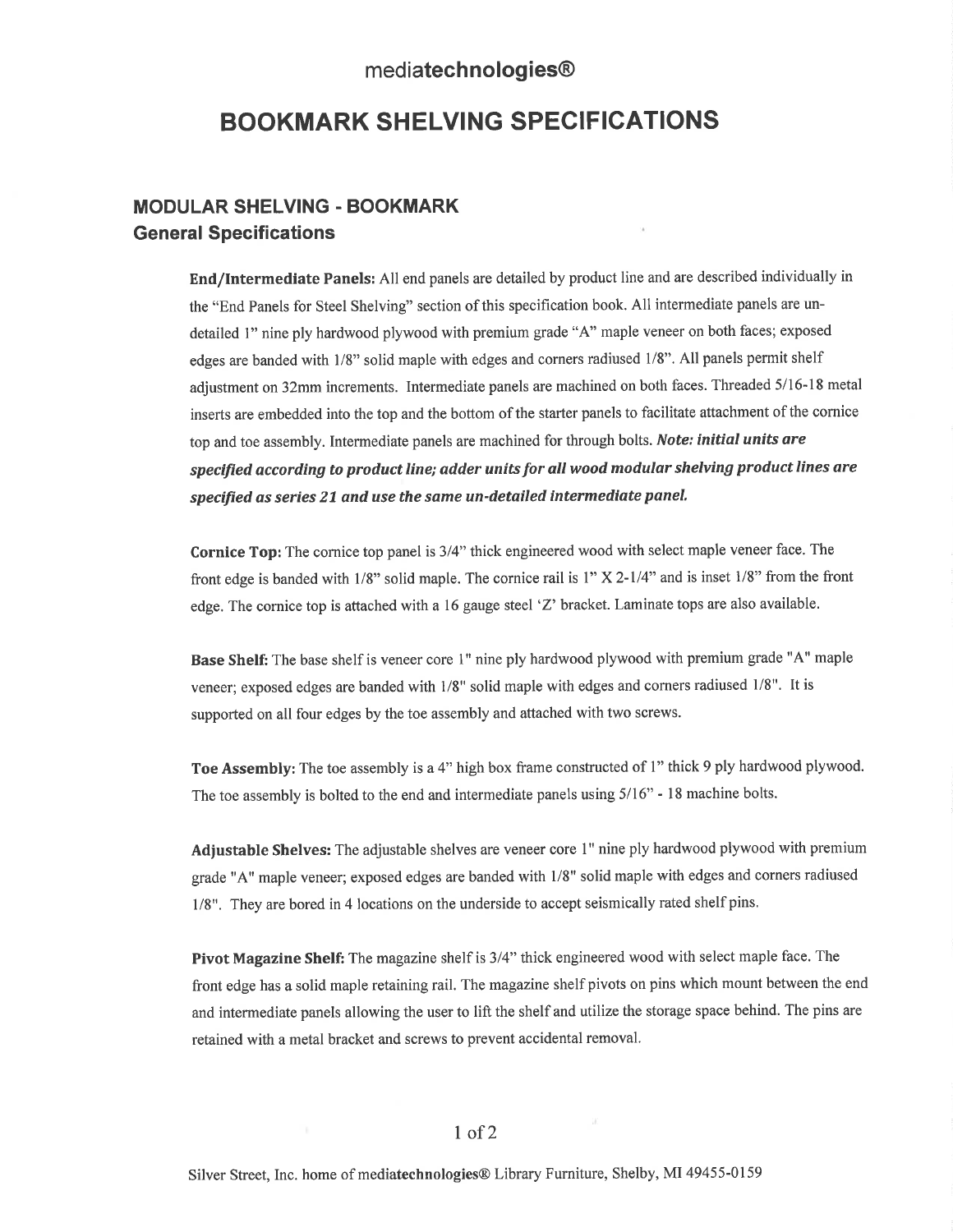## mediatechnologies<sup>®</sup>

# **BOOKMARK SHELVING SPECIFICATIONS**

**Hardwood veneer ply backs:** Plywood backs are 1/4" thick. They are standard with all wood bookcase units.

#### **OPTIONS**

**Common Tops:** Optional common tops are 1-1/4" thick three ply construction, with a .050" laminate face, engineered wood core and a phenolic backer sheet. The common top is banded on all exposed sides with 1/8" solid maple.

Mobile Option: A steel chassis is fit to the inside of the toe assembly. Casters are bolted to the chassis with 1/4"-20 bolts and nylon insert lock nuts and the entire assembly is attached to the end panel with 5/16"-18 machine bolts. The steel chassis provides formed flanges under the toe and end panels for extra support. The casters are 2" diameter, nonlocking. The mobile bookcase sits  $1/2$ " off the floor. To Specify add-MOB.

**Adjustable Steel Shelves:** The adjustable steel shelves are 18 gauge formed steel. The front and back edges are triple bent for strength and to eliminate sharp edges. Shelves are finished with a durable epoxy powder coat. Specify by adding (SB) prefix to item number.

Additional Adjustable Shelves: Additional wood or steel adjustable shelves are available for any of the modular bookcases. See end of each bookcase product line section.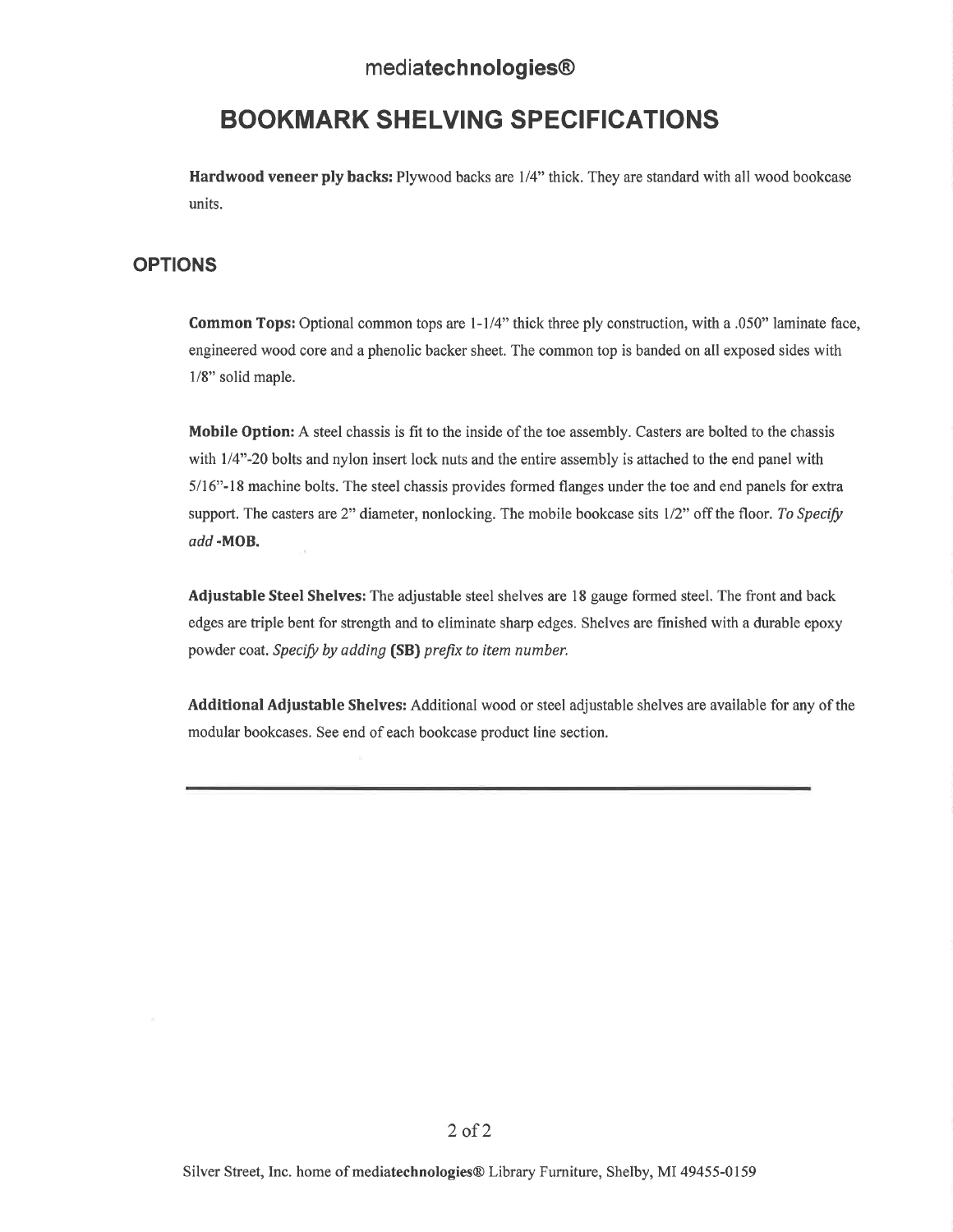# mediatechnologies®

# **DRIFT SHELVING SPECIFICATIONS**

## **General Specifications - Veneer Option**

End/Intermediate Panels: All end and intermediate panels are un-detailed 1" nine ply hardwood plywood with premium grade "A" oak or maple veneer on both faces; exposed edges are banded with 1/8" solid oak or maple with edges and corners radiused 1/8". All panels permit shelf adjustment on 32mm increments. Intermediate panel is machined on both faces. Threaded 5/16-18 metal inserts are embedded into the top and the bottom of the starter panels to facilitate attachment brackets for mounting of the top panel and base shelf. One (1) mobile curved shelving unit is constructed of two (2) end panels and one (1) intermediate panel.

Top: The 60° curved top panel is 1" thick nine ply hardwood plywood with select oak or maple veneer face. The edges are banded with 1/8" solid oak or maple. The back edge of the panel is dadoed to contain the curved back panel. The top is attached with mounting brackets.

Base: The 60° curved base is veneer core 1" nine ply hardwood plywood with premium grade "A" oak or maple veneer; exposed edges are banded with 1/8" solid oak or maple with edges and corners radiused 1/8". The back edge of the base is dadoed to contain the curved back panel. The base is fastened to the vertical panels with mounting brackets. 75mm locking casters are bolted to the bottom of the base using 5/16" - 18 machine bolts. Casters are located at the four corners and at the midpoint of the convex curved edge of the base.

Adjustable Shelves: The 30° curved adjustable shelves are veneer core 1" nine ply hardwood plywood with premium grade "A" oak or maple veneer; exposed edges are banded with 1/8" solid oak or maple with edges and corners radiused 1/8". They are bored in 4 locations on the underside to accept seismically rated shelf pins. Back Panel: Curved engineered wood backs are 1/4" thick with premium grade "A" oak or maple veneer on both faces (DFT) or curved 14-gauge perforated powder coated steel panel (DFTS).

Note: DRIFT (DFT) models ship assembled except for DFTS-XXX -MOB-KD models, which ship knocked down.

## General Specifications – High Pressure Laminate (HPL) Option

End/Intermediate Panels: All end and intermediate panels are un-detailed 1" engineered wood with high pressure laminate on both faces; exposed edges are banded with 3mm PVC with edges and corners radiused 1/8". All panels permit shelf adjustment on 32mm increments. Intermediate panel is machined on both faces. Threaded 5/16-18 metal inserts are embedded into the top and the bottom of the starter panels to facilitate attachment brackets for mounting of the top panel and base shelf. One (1) mobile curved shelving unit is constructed of two (2) end panels and one (1) intermediate panel.

Top: The 60° curved top panel is 1" thick engineered with high pressure laminate faces. The edges are banded with 3mm PVC. The back edge of the panel is dadoed to contain the curved back panel. The top is attached with mounting brackets.

 $1$  of  $2$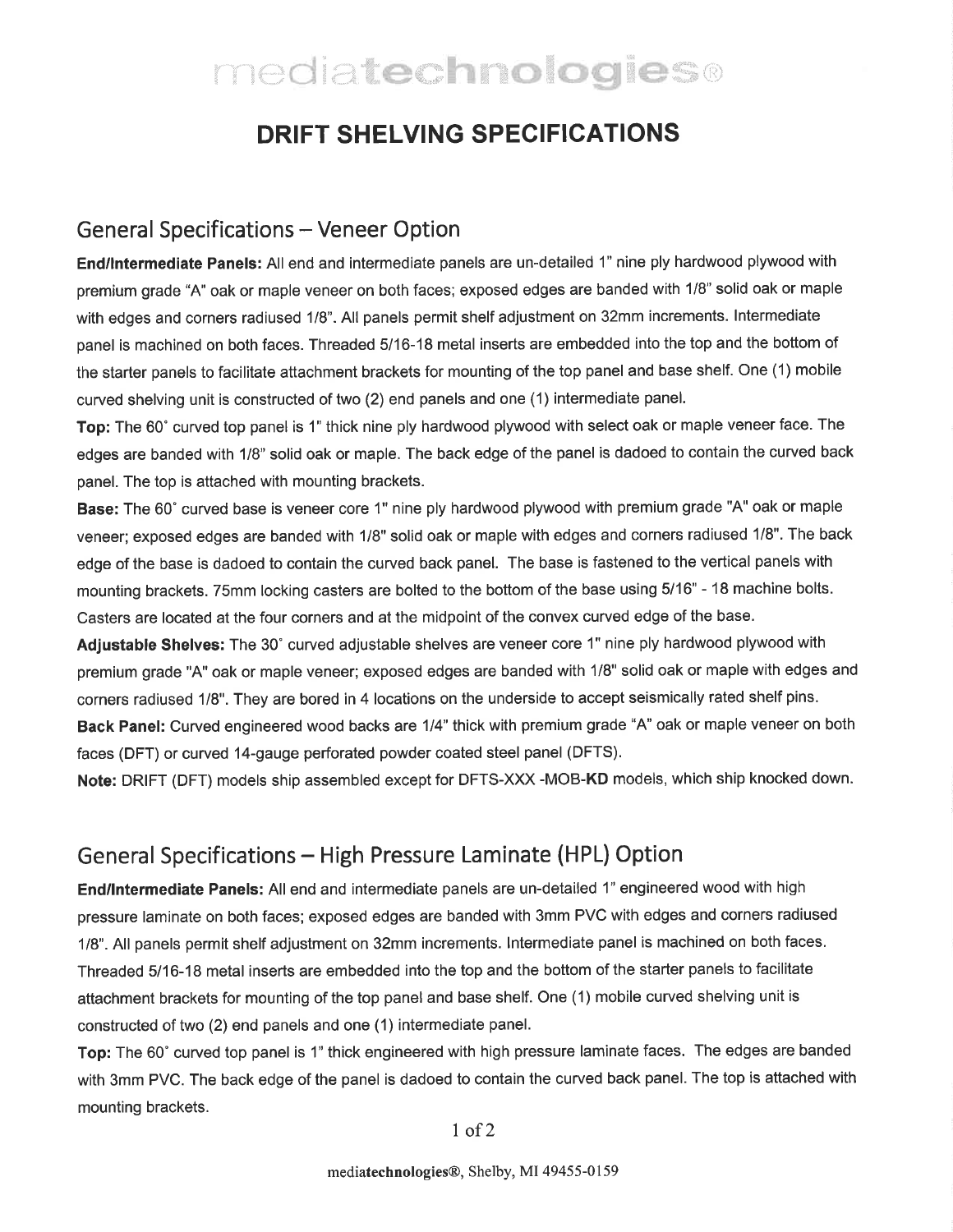# mediatechnologies®

# **DRIFT SHELVING SPECIFICATIONS**

Base: The 60° curved base is 1" thick engineered wood with a high pressure laminate face and a .030 phenolic backer; exposed edges are banded with 3mm PVC with edges and corners radiused 1/8". The back edge of the base is dadoed to contain the curved back panel. The base is fastened to the vertical panels with mounting brackets. 75mm locking casters are bolted to the bottom of the base using 5/16" - 18 machine bolts. Casters are located at the four corners and at the midpoint of the convex curved edge of the base.

Adjustable Shelves: The 30° curved adjustable shelves are veneer core 1" nine ply hardwood plywood with high pressure laminate faces; exposed edges are banded with 3mm PVC with edges and corners radiused 1/8". They are bored in 4 locations on the underside to accept seismically rated shelf pins.

Back Panel: Engineered wood backs are 1/4" thick with high pressure laminate on both faces (DFT) or curved 14-gauge perforated powder coated steel panel (DFTS).

Note: DRIFT (DFT) models ship assembled except for DFTS-XXX -MOB-KD models, which ship knocked down.

# General Specifications - Thermally Fused Laminate (TFL) Option

End/Intermediate Panels: All end and intermediate panels are un-detailed 1" engineered wood with thermally fused laminate on both faces; exposed edges are banded with 3mm PVC with edges and corners radiused 1/8". All panels permit shelf adjustment on 32mm increments. Intermediate panel is machined on both faces. Threaded 5/16-18 metal inserts are embedded into the top and the bottom of the starter panels to facilitate attachment brackets for mounting of the top panel and base shelf. One (1) mobile curved shelving unit is constructed of two (2) end panels and one (1) intermediate panel.

Top: The 60° curved top panel is 1" thick engineered with thermally fused laminate faces. The edges are banded with 3mm PVC. The back edge of the panel is dadoed to contain the curved back panel. The top is attached with mounting brackets.

Base: The 60° curved base is 1" thick engineered wood with thermally fused laminate face and a .030 phenolic backer; exposed edges are banded with 3mm PVC with edges and corners radiused 1/8". The back edge of the base is dadoed to contain the curved back panel. The base is fastened to the vertical panels with mounting brackets. Five (5) 75mm locking casters are bolted to the bottom of the base using 5/16" - 18 machine bolts. Casters are located at the four corners and at the midpoint of the convex curved edge of the base.

Adjustable Shelves: The 30° curved adjustable shelves are ven1" thick engineered wood core with thermally fused laminate faces; exposed edges are banded with 3mm PVC with edges and corners radiused 1/8". They are bored in 4 locations on the underside to accept seismically rated shelf pins.

Curved Back Panel: Curved 14-gauge perforated powder coated steel panel (DFTS).

Note: DRIFT models ship assembled except for DFTS-XXX -MOB-KD models, which ship knocked down.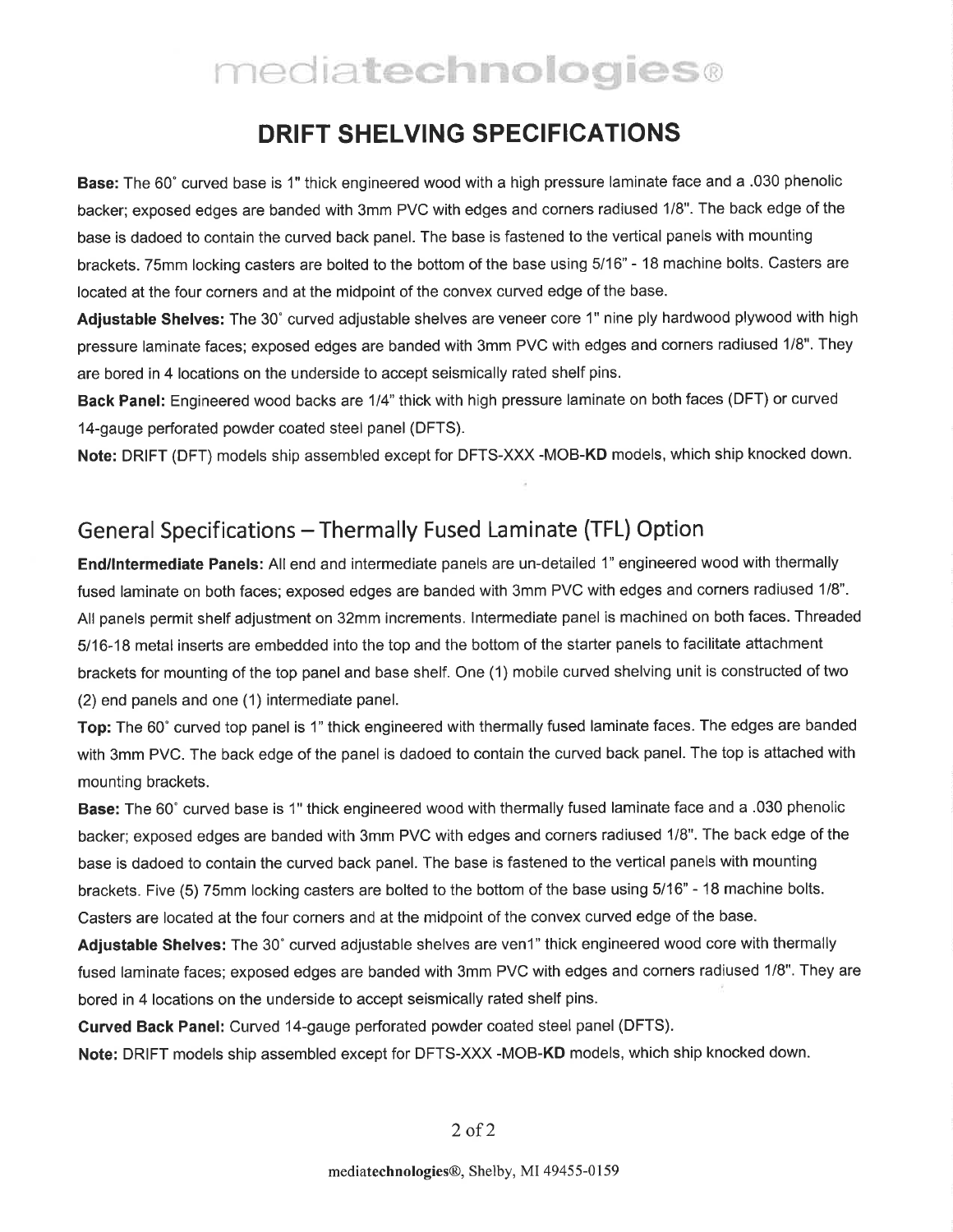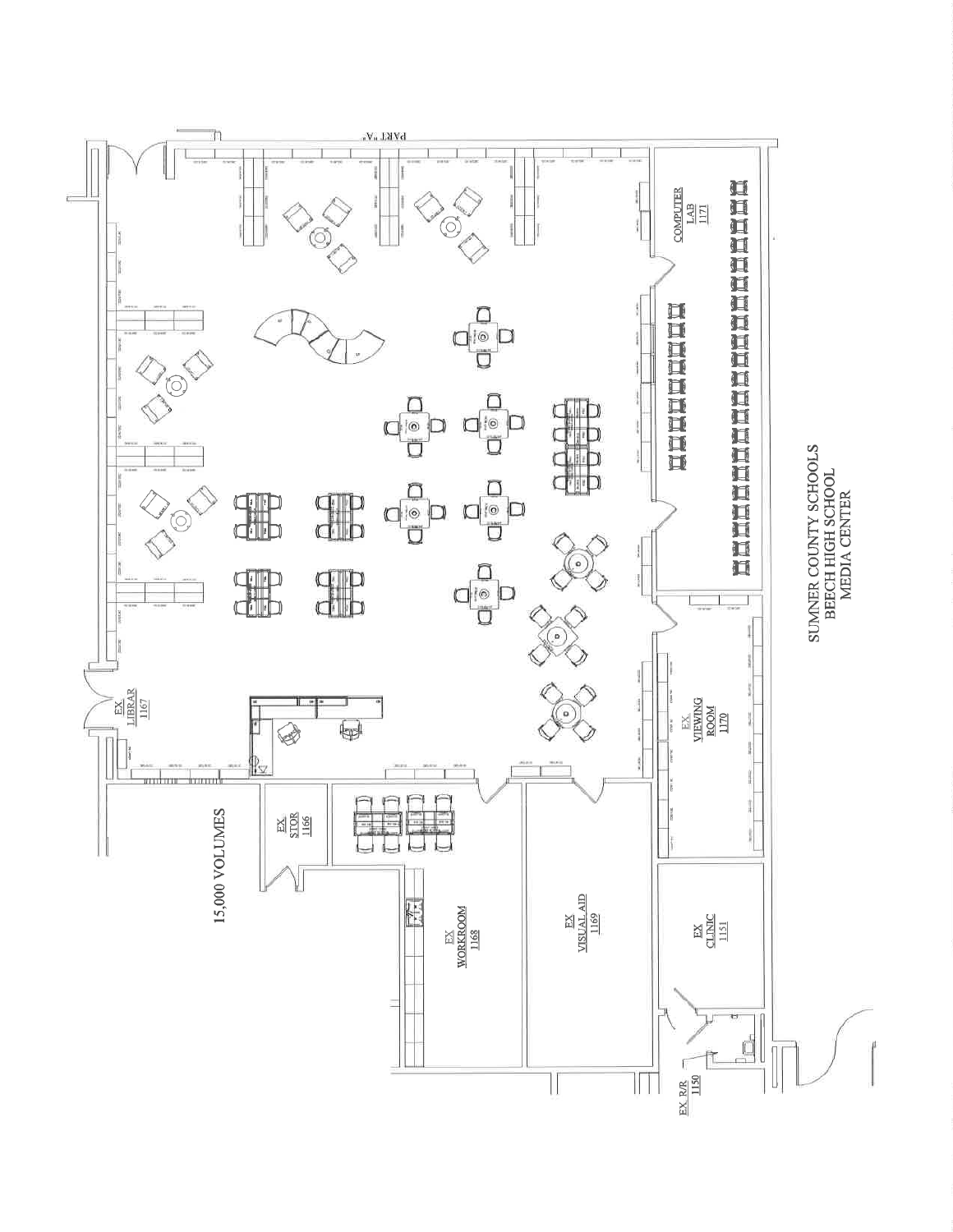

SUMMER COUNTY SCHOOLS<br>BEECH HIGH SCHOOL<br>MEDIA CENTER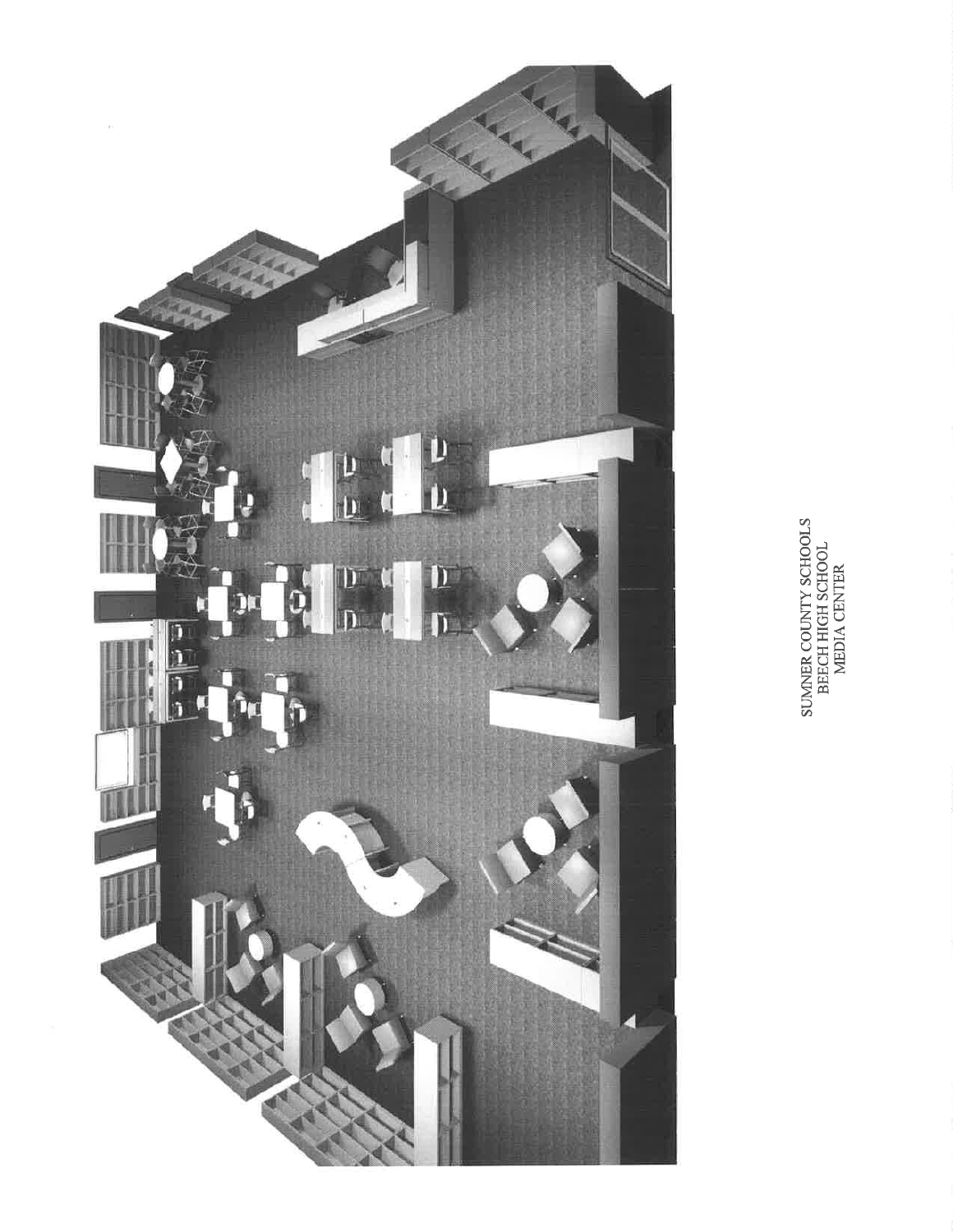

SUMNER COUNTY SCHOOLS<br>WHITE HOUSE HIGH SCHOOL<br>ADMINISTRATION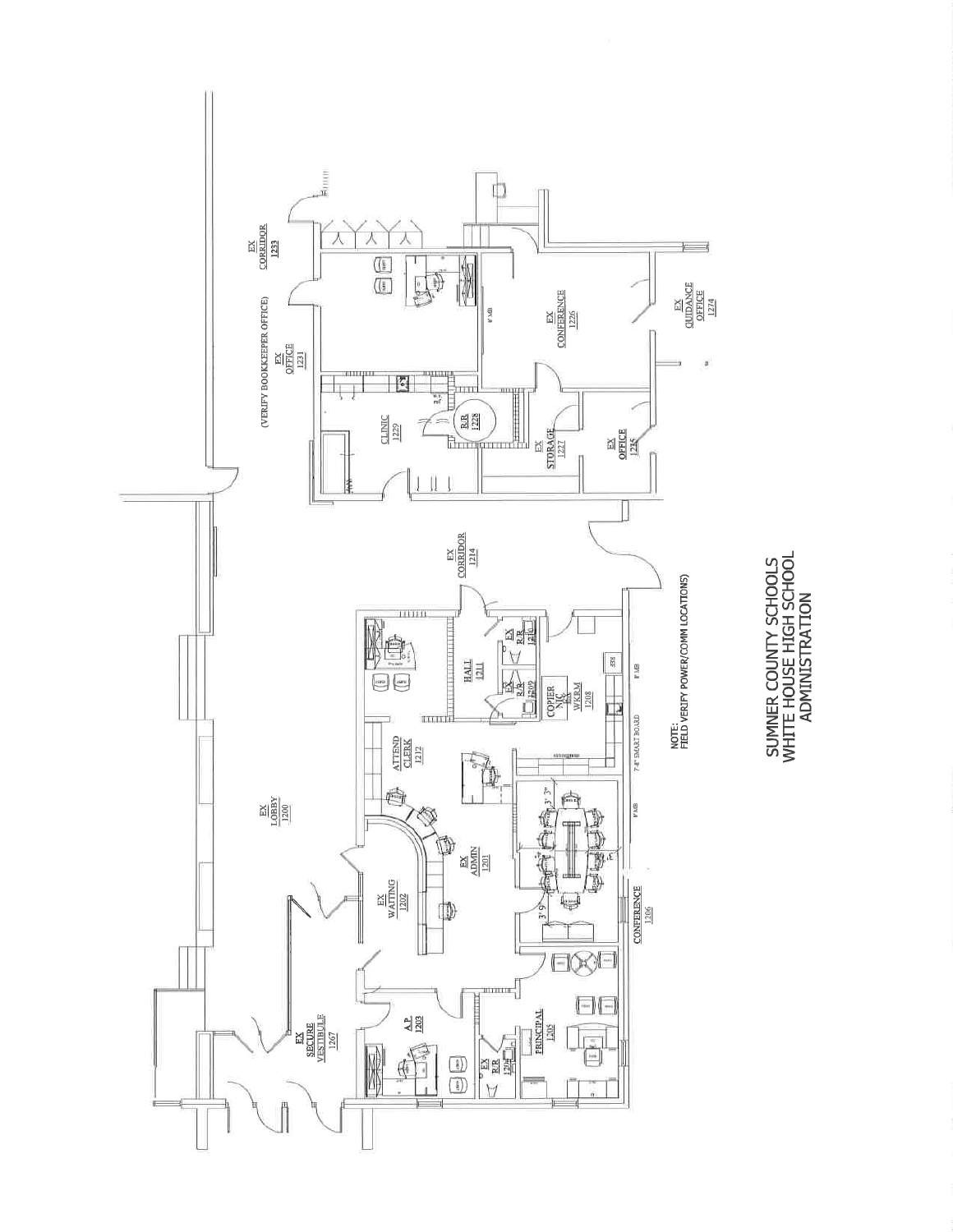

SUMNER COUNTY SCHOOLS<br>WHITE HOUSE HIGH SCHOOL<br>MEDIA CENTER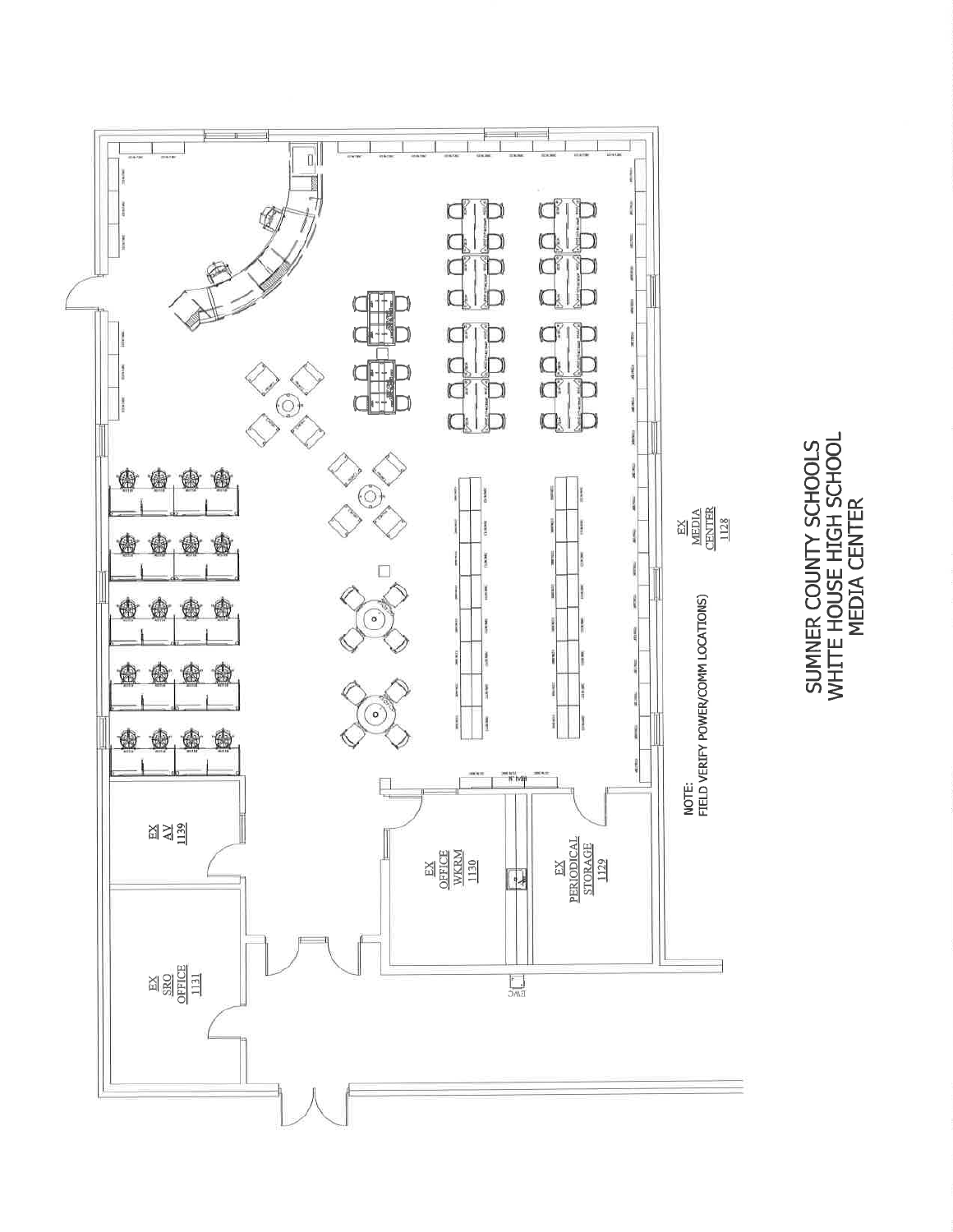

SUMNER COUNTY SCHOOLS<br>WHITE HOUSE HIGH SCHOOL<br>MEDIA CENTER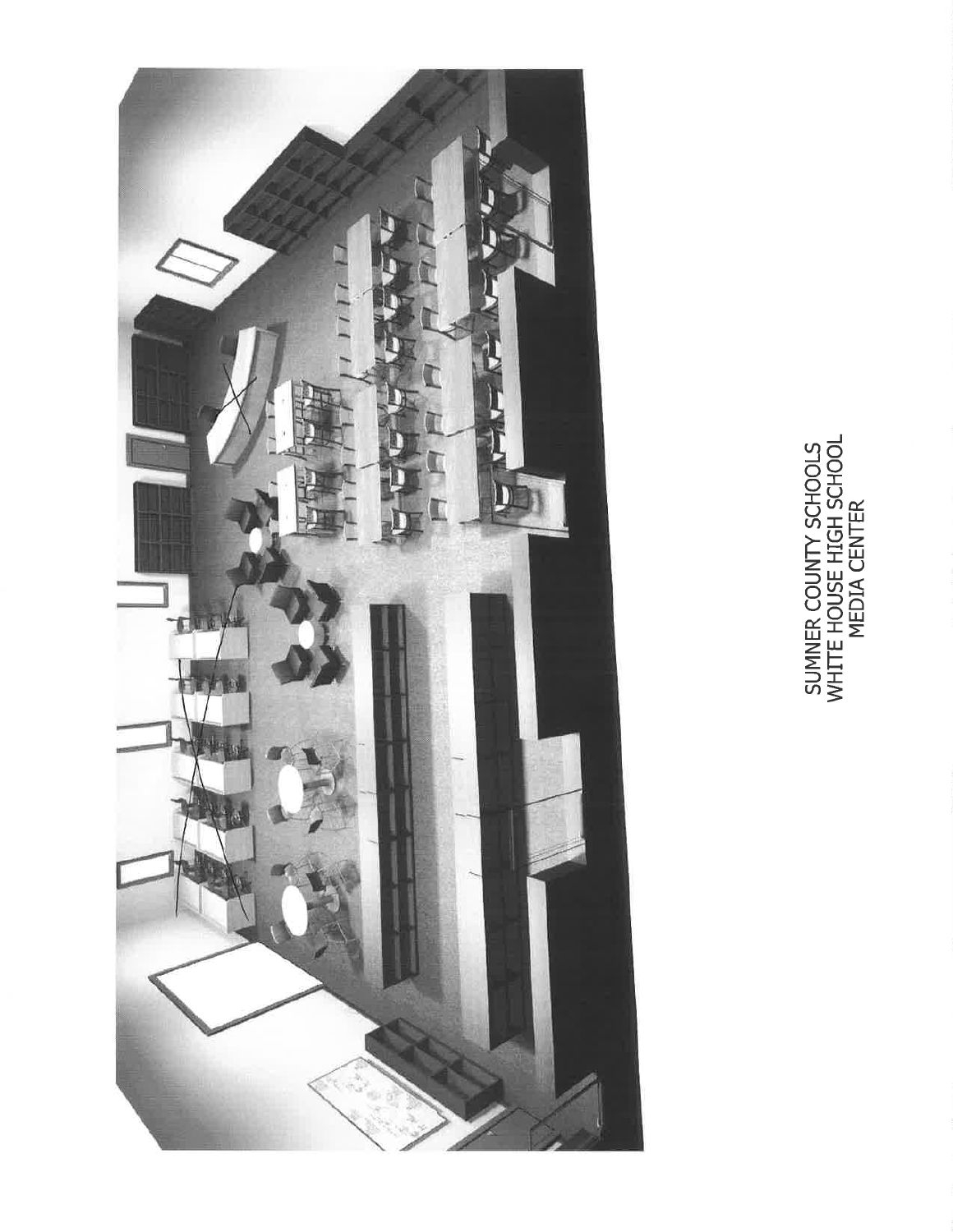

SUMNER COUNTY SCHOOLS<br>CLYDE RIGGS ELEMENTARY SCHOOL<br>MEDIA CENTER